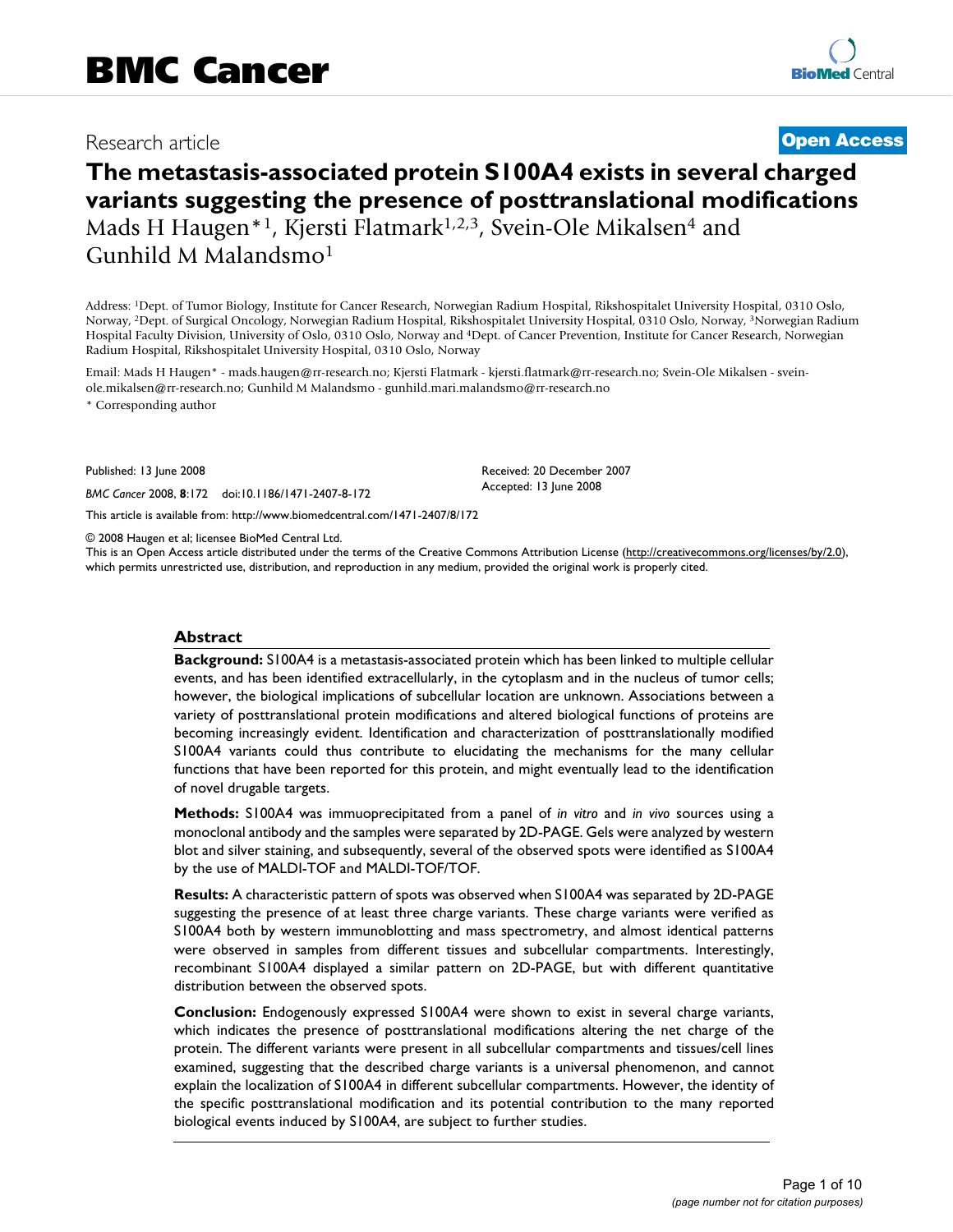#### **Background**

S100A4 is a small (approximately 12 kDa) acidic calciumbinding protein that has been associated with a range of biological functions, such as cell migration, invasion and angiogenesis, potentially contributing to higher metastatic capacity of tumor cells [1-[4](#page-8-0)]. In line with this, increased expression of S100A4 has been correlated with adverse prognosis in patients with various types of cancer [5].

S100A4 belongs to the S100 protein family comprising at least 20 members, of which all are exclusively expressed in vertebrates. The human variant of S100A4 consists of 101 amino acids and is characterized by two calcium-binding EF-hands connected by an intermediate region referred to as the hinge region, and a distinct C-terminal extension. The S100 protein family shows a high degree of sequence homology, especially in the calcium binding EF-hand regions, while the composition of the C-terminal extension and the hinge region is more diversified and thus characterize each member [6,7]. Numerous studies indicate that S100A4 is arranged as homodimers held together by non-covalent bonds, and that this dimerization is important for the biological function. Upon calcium binding the homodimer undergo a conformational change that leads to exposure of the hydrophobic regions in the C-terminal end, initially buried in the complex [8].

S100A4 is located both in the cytoplasm, extracellularly [9], and also in the nucleus of tumor cells [10], but the mechanisms for transport and homing to subcellular compartments remains largely unexplored. The protein has also been found expressed in a variety of different normal cells [11]and the release of S100A4 into the extracellular space may thus originate both from tumor and/or stromal cells [12].

Most of the reported intracellular effects of S100A4 are associated with cytoskeleton rearrangements that may influence cellular motility [13-17], and extracellulary added S100A4 has also been shown to boost migration of astrocytic tumor cells [18]. In addition, the extracellulary added protein may sensitize osteosarcoma cells to INF-γ mediated apoptosis [19], and provoke degradation of the extracellular matrix (ECM) by augmenting the levels of matrix metalloproteinases [20]. The fact that S100A4 induces remodeling of the ECM suggests that the protein may also affect angiogenesis [21]. The mechanism by which S100A4 exerts its many reported and partly contradictory biological functions is not well understood, but one hypothesis could be that the protein exhibits different functions depending on its subcellular localization and/ or posttranslational modifications.

A vast number of posttranslational protein modifications (PTMs) have been described [22]. PTMs may result in

physiochemical changes of the protein with respect to mass, charge, structure and conformation, and thereby alter functional properties of the protein, such as binding affinity, enzyme activity and protein hydrophobicity. As a consequence, PTMs may target a protein for compartmentalization, degradation and protein-protein interactions. During the last few years progression in genomic and proteomic technology has pushed the limits of protein knowledge and one has realized the functional importance of several novel PTMs other than the more common. As an example, human p53 has been reported to be potentially post-translationally modified on at least 18 sites [23] including phosphorylation, acetylation and sumoylation, with implications for DNA binding, stability, oligomerization, nuclear import/export and ubiquitination [24].

The localization of S100A4 in the different cellular compartments suggests some type of subcellular targeting and transport. The present study was undertaken to investigate whether PTM of S100A4 could cause specific localization of the protein. Such modifications could, through increased calcium binding potential or altering the functional C-terminal extension, also have impact on the biological function of the protein when localized in the particular compartments. To study this we isolated S100A4 from several tissues, cellular compartments and also from recombinant sources and analyzed the protein by 2D-PAGE and western blotting. The S100A4 identity of several observed 2D spots were subsequently confirmed by the use of mass spectrometry (MALDI-TOF).

#### **Methods**

#### *Cell lines and cell culture*

Human colorectal carcinoma cell lines HCT116 and SW620 were purchased from ATCC (Manassas, VA) and the OHS osteosarcoma cell line was established in-house [25]. All cell lines were cultured in RPMI-1640 (Bio Whittaker, Verviers, Belgium) containing 10% fetal bovine serum (PAA Laboratories GmbH, Pasching, Austria), 20 mM Hepes and 2 mM glutamax (GIBCO BRL Life Technologies, Paisley, UK). Cell cultures were routinely tested negative for mycoplasma infection. Cells were detached using EDTA (Bio Whittaker) and washed twice in PBS (Bio Whittaker).

#### *Patient samples*

Tumor tissue was obtained from colorectal cancer patients during primary surgery, snap-frozen in liquid nitrogen and stored at -80°C. Eight tumor biopsies were selected from a panel of primary colorectal carcinoma samples, including two tumors from each Duke's stage (A, B, C and D). All tumors expressed high levels of S100A4, as assessed previously by immunohistochemistry, and within each stage group, one tumor harboring wt and one mutated *TP53* were selected [10].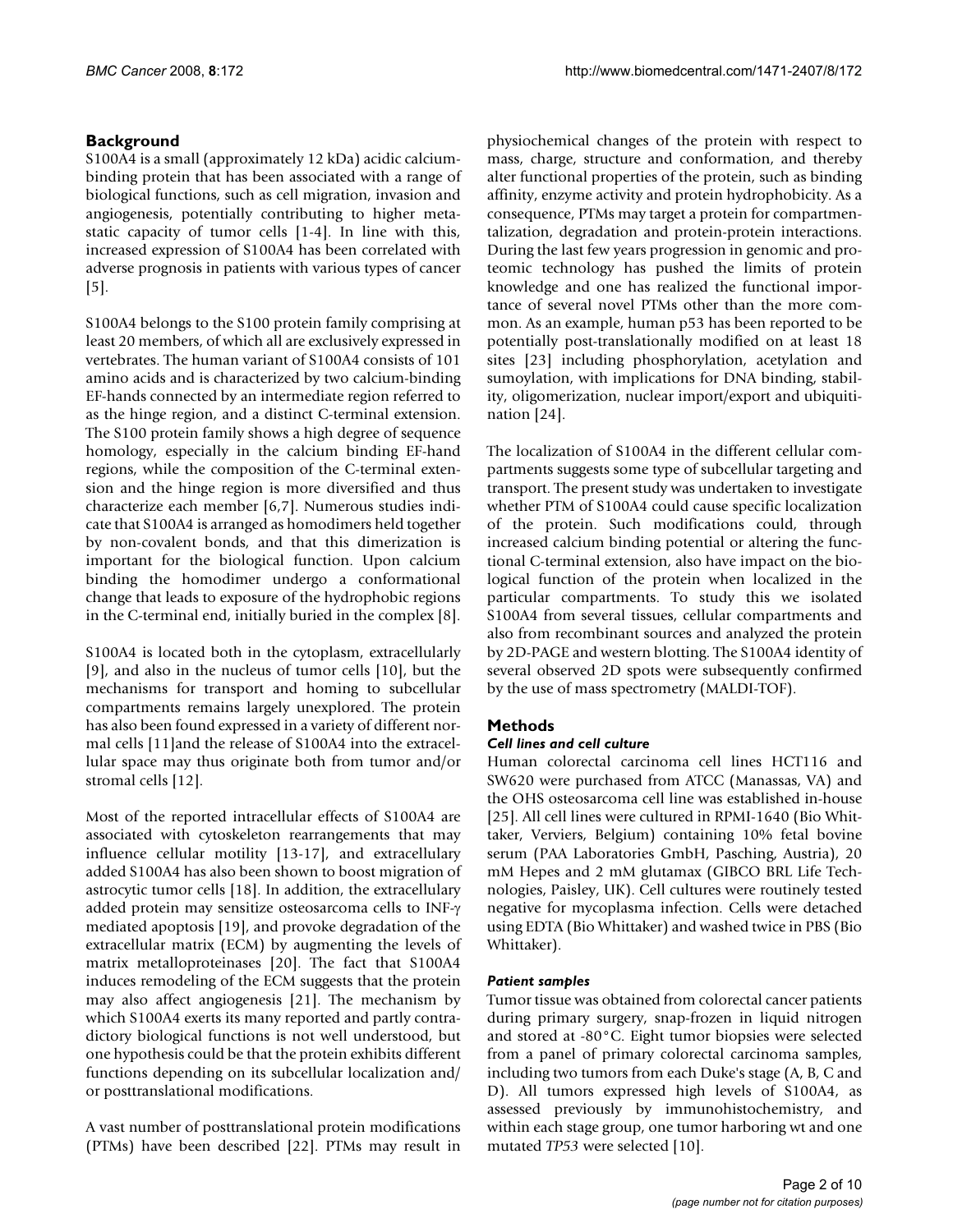#### *Isolation of red blood cells (RBC) and mononuclear cells (MNC)*

Human red blood cells and mononuclear cells were isolated from whole blood samples from healthy donors. Red blood cells were isolated by gradient centrifugation using CPT tubes (Becton Dickinson Co., Franklin Lakes, NJ) according to the manufacturers' instruction, and the fraction below the gel was collected. Mononuclear cells were isolated by Lymphoprep density centrifugation (Medinor, Oslo, Norway) according to the manufacturers' instructions and collected from the interphase layer. Protein isolation was performed as described below.

#### *Recombinant S100A4*

One of the human recombinant S100A4 variants was from Jena Biosciences (Jena, Germany), the second was a kind gift from Prof. E. Lukanidin (Danish Cancer Society, Copenhagen, Denmark), and the third was produced inhouse by the use of the prokaryot expression vector pGEX 3X (GE Lifesciences, Uppsala, Sweden) inserting the S100A4 sequence into the *BamHI* site and purified using Glutathione Sepharose 4B (GE Lifesciences). The GST-tag was cleaved by Factor Xa treatment and subsequent purification using the Factor Xa cleavage capture kit (Novagen, La Jolla CA), all according to the manufacturers protocol. The resulting recombinant S100A4 contains Glycine, Isoleucine and Proline C-terminally in addition to the native human sequence. Mouse recombinant S100A4 was produced using the *E. coli* vector pQE30 (Qiagen, Hilden, Germany) using the *BamHI* insertion site which resulted in C-terminal attachment of RGS-6xHis and Proline-Arginine to the native mouse sequence. The recombinant mouse S100A4 was purified using Talon Metal Affinity Resin (Clontech, Mountain View, CA), according to the manufacturers' protocol. All proteins were stored in PBS at  $-70^{\circ}$ C.

#### *Preparation of protein lysates*

Preparation of whole cell lysates was performed by addition of lysis buffer (150 mM NaCl, 50 mM Tris-HCl pH 7.5, 0.1% NP-40, 10 μg/ml of each leupeptin hemisulfate, aprotinin, pepstatin A, 20 mM β-glycerolphosphate, 1 mM PMSF, 1 mM sodium orthovanadate and 100 mM sodium fluoride) to dry cell pellets, left on ice for 1 h, sonicated and centrifuged to remove cell debris.

Extracellular protein fractions were prepared by collecting growth medium from confluent grown SW620 cells. The collected growth medium was analyzed for dead/lysed cells by measuring levels of the intracellular constituent lactate dehydrogenase (data not shown). Finally the conditioned growth medium was concentrated by reducing the volume to 1/10 in a rotavapor (Thermo Savant, Waltham, MA) and desalted using Zeba Desalt Spin Columns (Pierce, Rockford, IL).

Sub-fractioning of nuclear and cytoplasmic components was performed essentially as previously described [26] with some modifications. Cells were mixed with buffer B (340 mM trisodium citrate, 100 mM NaCl and 1% Triton), left on ice for 30 min. and homogenized in a Potter-Elvehjem homogenizer (10 strokes at 2000 rpm). The homogenate was mixed with cold STKM buffer (250 mM sucrose, 50 mM Tris-HCl pH 7.5, 25 mM KCl and 5 mM  $MgCl<sub>2</sub>$ ) and the nuclear fraction isolated by centrifugation (37000 rpm for 30 min in a 55Ti rotor at 4°C). The supernatant (cytoplasmic fraction) was collected and nuclear lysates prepared as described above. Purity of the fractions was assessed by western blot, staining for  $\alpha$ -tubulin as cytoplasmic marker (CP06, Calbiochem, San Diego, CA) and lamin B as nuclear marker (NA12, Calbiochem) as described in detail previously [10].

Frozen tissue samples (15–24 mg) were blended in lysis buffer (20 mM Tris pH 7.5, 137 mM NaCl, 100 mM sodium fluoride, 10% glycerol, 1% NP-40, 10 μg/ml leupeptin hemisulfate, aprotinin, pepstatin A, 20 mM β-glycerophosphate, 1 mM PMSF, 1 mM sodium orthovanadate) using a homogenizer (IKA Labortechnik, Staufen, Germany), left on ice for 1 h, sonicated and then centrifuged to remove cellular debris.

Protein concentration from all lysates, except from red blood cells due to hemoglobulin interference, was estimated using BCA Protein Assay Kit (Pierce) and lysates were stored at -80°C until use.

#### *Immunoprecipitation (IP)*

An in-house monoclonal antibody MAb 20.1 [27] was coupled to CNBr activated Sepharose 4B (GE Lifesciences) according to the manufacturer's protocol and stored in 20% EtOH solution at 4°C. The protein lysate was mixed with 60 μl conjugated beads and IP buffer (300 mM NaCl, 0.25% Na-lauroyl sarcosin, 0.45% Na-deoxy cholate, 100 mM Na-phosphate buffer pH 8.2) and incubated with rotation at 4°C over night. After a short spin in a bench top centrifuge the supernatant was discarded and the beads washed twice in IP buffer and transferred to Spin-X Centrifuge Tube Filter 0.22 μm (Corning Incorporated, Corning, NY). The precipitate was eluted in  $H_2O$  by heating at 95°C for 1 minute and spinning for 2 minutes at 4000 rpm, followed by desalting using Zeba Desalt Spin Columns (Pierce) and finally concentrated in a rotavapor (Thermo Savant, Waltham, MA).

#### *2D-gel electrophoresis and staining*

2D-gel electrophoresis was performed using the ZOOM IPG-Runner System (Invitrogen, Carlsbad CA, USA) with immobilized pH gradient (IPG) strips pH 4–7 and gradient SDS-PAGE 4–12% in 2-(N-morpholino)ethanesulfonic acid (MES) buffer. All procedures were performed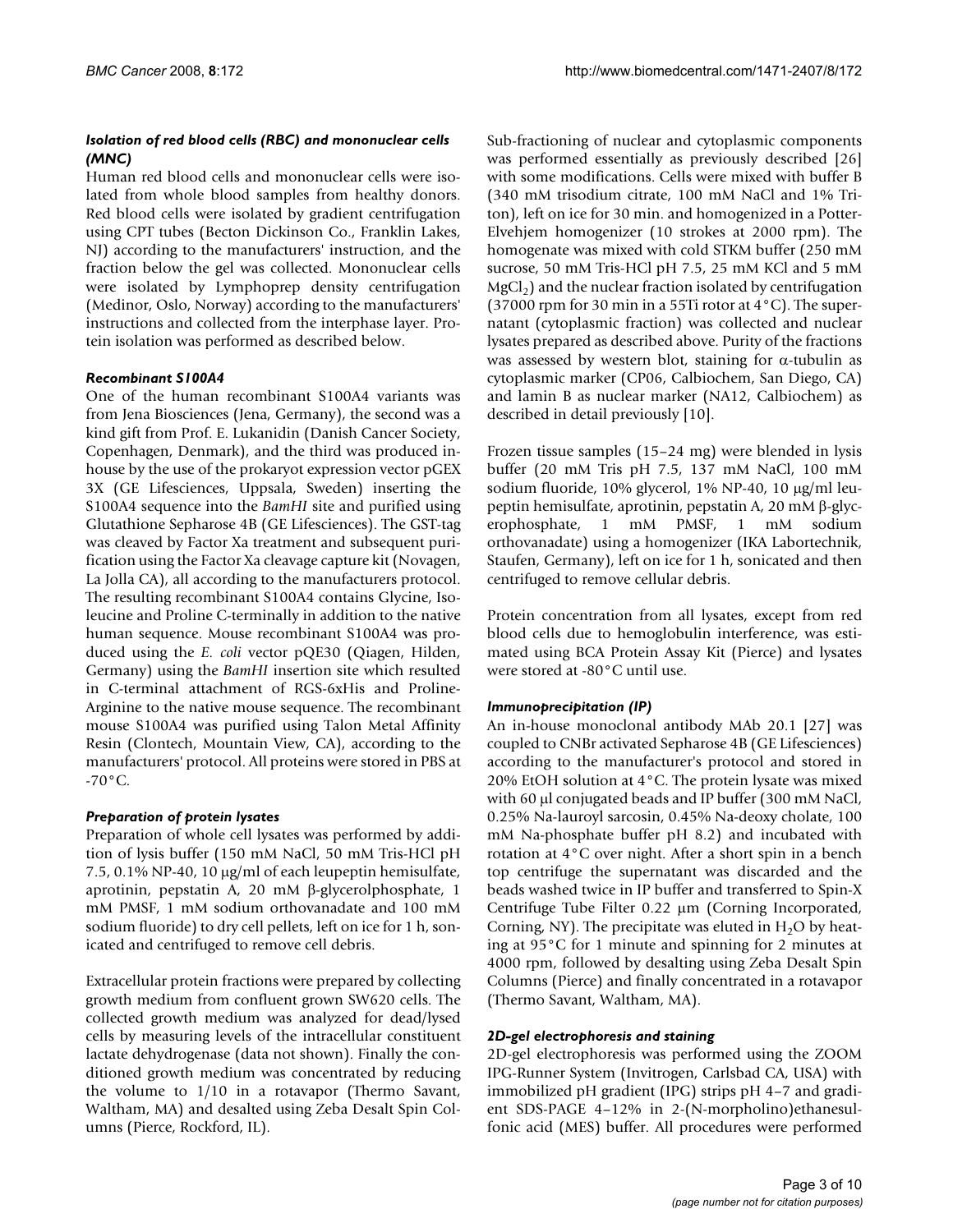according to the manufacturer's protocol, which includes reduction and alkylation of cysteine residues. De-ionizing of urea (Kodak, Rochester, NY), used in the sample rehydrating buffer, was performed where indicated by addition of mixed-bed resin (BioRad, Hercules, CA). The proteins were transferred to a 0.22 μm polyvinylidine difluoride membrane (Millipore Corporation, Bedford, MA) in a Mini Trans-Blot Cell (BioRad). Detection of S100A4 was performed as previously described using an in-house produced monoclonal antibody MAb 22.3 [27] or a commercially available polyclonal antibody (DAKO, Glostrup, Denmark). Silver staining and destaining were essentially performed as previously described [28]. When recombinant protein was run on 2D-PAGE, a small portion of antibody was mixed in the sample for alignment with previous results where S100A4 was isolated by immunoprecipitation.

#### *MALDI-TOF preparation and analysis*

Spots of interest were excised from silver stained 2D-PAGE, destained and washed twice (25 mM  $NH<sub>4</sub>HCO<sub>3</sub>$ , 50% acetonitrile) before samples were subjected to in gel protein digestion using sequence grade modified trypsin (Promega, Madison, WI). Reduction and alkylation was performed during 2D-PAGE, and was consequently not repeated. Peptides were extracted in a mixture of Trifluoroacetic acid (TFA) and acetonitrile, concentrated and desalted using  $C_{18}$  affinity material (Empore Extraction disks, 3 M, St. Paul, MN) assembled in a pipette tip, mixed with α-cyano-4-hydroxycinnamic acid (Fluka/Sigma-Aldrich, St. Louis, MO) and spotted on a 384-well steel AnchorChip sample plate (Bruker Daltonics, Billerica, MA). Prior to desalting, some peptide samples were also treated using ProteoMass Guanidation Kit (Sigma-Aldrich, St. Louis, MO) according to the manufacturer's protocol. MS analysis was carried out in an Ultraflex® MALDI-TOF/TOF instrument (Bruker Daltonics) and the obtained spectra analyzed in the FlexAnalysis software.

#### *Electro-elution from 2D-PAGE*

20 μg of recombinant S100A4 were run on two identical 2D-PAGEs of which one was stained with coomassie-blue (Fermentas, Burlington, ON) to use as template for cutting out spots of interest from the untreated gel. Protein from the excised spots was eluted in ElutaTube (Fermentas) using running buffer (200 mM glycine, 2 mM Tris-HCl, 0.025% SDS) at 100 V for 60 minutes. The samples were then precipitated according to the manufacturer's protocol, air dried and re-suspended in  $H_2O$ . Re-running of 2D-PAGE was performed as described above.

#### *Computerized prediction algorithms for phosphorylation and deamidation*

The primary amino acid sequence of S100A4 in FASTA format (SwissProt entry P26447) was submitted (accessed

Nov. 2006) to the NetPhos 2.0 Server [29], which returns prediction scores between 0 and 1 for possible phosphorylations on Serine, Threonine and Tyrosine residues. Similarly, the solution structure of S100A4 (PDB entry 1m31) [30] was submitted to the Deamidation CD and ID Search Form (accessed Nov. 2006) [31], which calculates a CD score for each Asparagine residue reporting their predicted half life in 0.15 M Tris-HCl buffer pH 7.4 at 37°.

#### **Results**

#### *Characteristic distribution pattern of human S100A4 when separated by 2D-PAGE*

A characteristic pattern of spots was observed when S100A4 immunoprecipitated from SW620 cell lysate was separated by 2D-PAGE, blotted and stained with anti-S100A4 (Fig. 1). At least three, in some cases four, distinct spots were observed corresponding to the expected molecular mass of the protein. The position of the most intense spot was consistent with the theoretical mass and isoelectric point (pI) of human S100A4 as predicted by Prot-Param on the Expasy web page (MW =  $11728$ , pI =  $5.85$ ). A trail of two or three gradually less intense spots separated by approximately 0.2–0.3 pH units were observed towards the more acidic end, with the most acidic spot located at pH 4. Furthermore, when cytoplasmic and nuclear fractions isolated from *in vitro* cultured SW620 cells were compared with extracellular protein by similar analysis, almost identical distribution patterns were observed (Fig. 1A).

Previously, expression of S100A4 was suggested to depend upon p53 mutational status [32], and it was therefore of interest to examine whether this could be of importance for the observed distribution pattern on 2D-PAGE. By comparing immunoprecipitated S100A4 from HCT116 with the above results from SW620 no apparent differences between cell lines harboring wild-type and mutated *TP53*, respectively, were revealed. In addition, when examining S100A4 from the osteosarcoma cell line OHS, the same pattern was observed (Fig. 1B).

Although a consistent 2D-PAGE distribution pattern was observed in all the samples from the two cell lines, different results might be expected when analyzing patient material. *In vitro* cell culture lack the contribution from the normal microenvironment, and changes in the genetic profile may also be induced due to long term cultivation. When immunoprecipitated protein from a panel of eight primary colorectal carcinoma biopsies was examined by 2D-PAGE, no clear differences compared to the *in vitro* samples were detected, except for variations attributable to varying amounts of total S100A4. Moreover, no differences were observed according to tumor stage or *TP53* mutational status as indicated by the representative samples shown in Fig. 1C.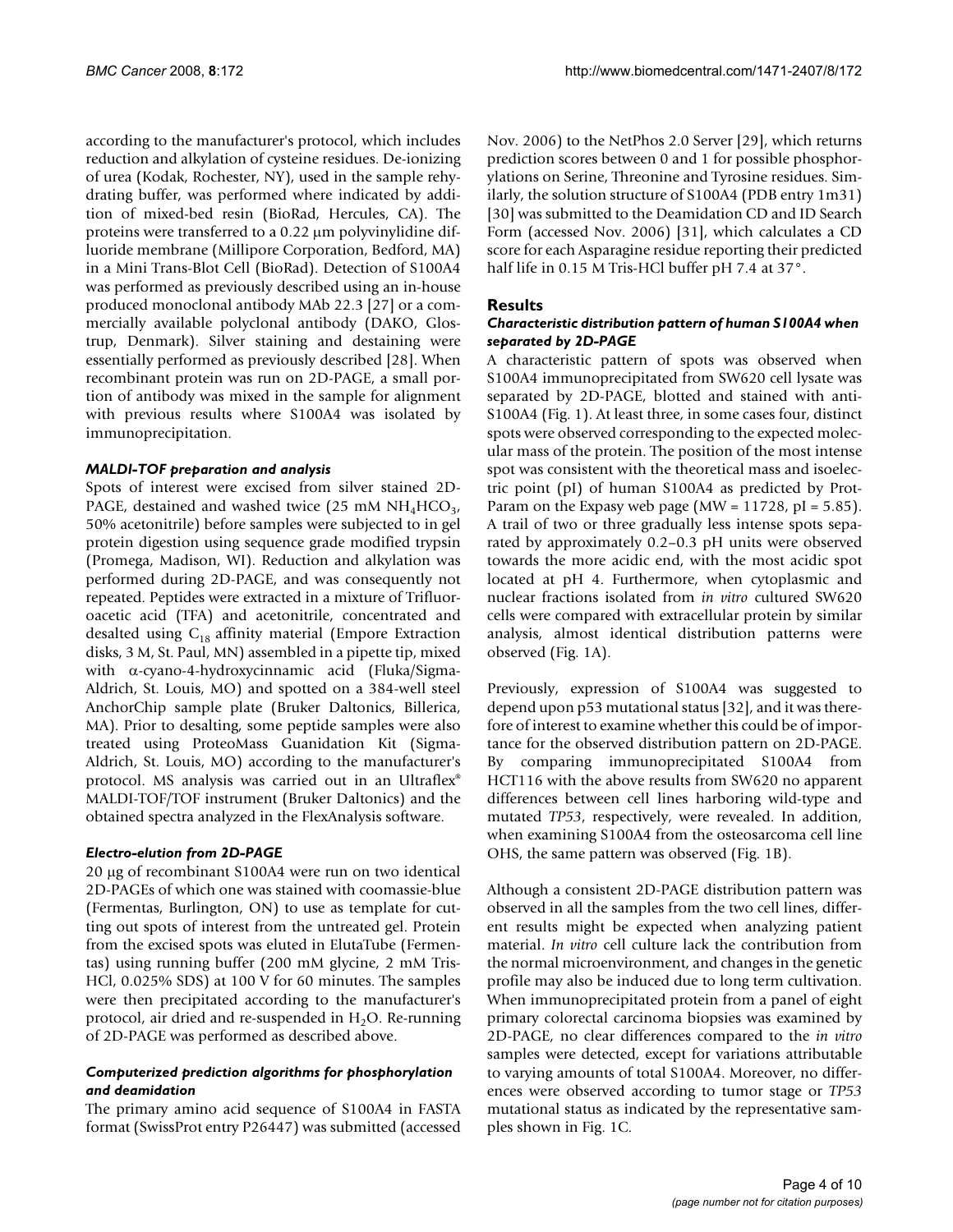

#### **Figure 1**

**Western blot of S100A4 separated by 2D-PAGE**. S100A4 was immunoprecipitated from the complex samples using MAb 20.1 and blotted onto PVDF filters. The western blots are visualized by staining with MAb 22.3 against S100A4 and aligned according to the antibody light chain (not shown) detached during the immunoprecipitation procedure or added directly into the recombinant samples. A. Comparison of S100A4 in nuclear and cytoplasmic fractions isolated from *in vitro* cultured colorectal cancer cell line SW620 and extracellular S100A4 from conditioned growth medium by confluently growing SW620 cells. B. Comparison of S100A4 isolated from whole cell lysate of two *in vitro* cultured colorectal cancer cell lines with different TP53 status, SW620 (*TP53* mut) and HCT116 (*TP53* wt), and the OHS osteosarcoma cell line. C. Analysis of S100A4 isolated from biopsies collected from colorectal cancer patients diagnosed with different p53 status and Duke's stage. Two representative samples out of eight analyzed are shown. D. Endogenous S100A4 isolated from red blood cells (RBC) and mononuclear cells (MNC). E. Recombinant human S100A4 produced in-house using vector pGEX 3X (with removal of GST-tag).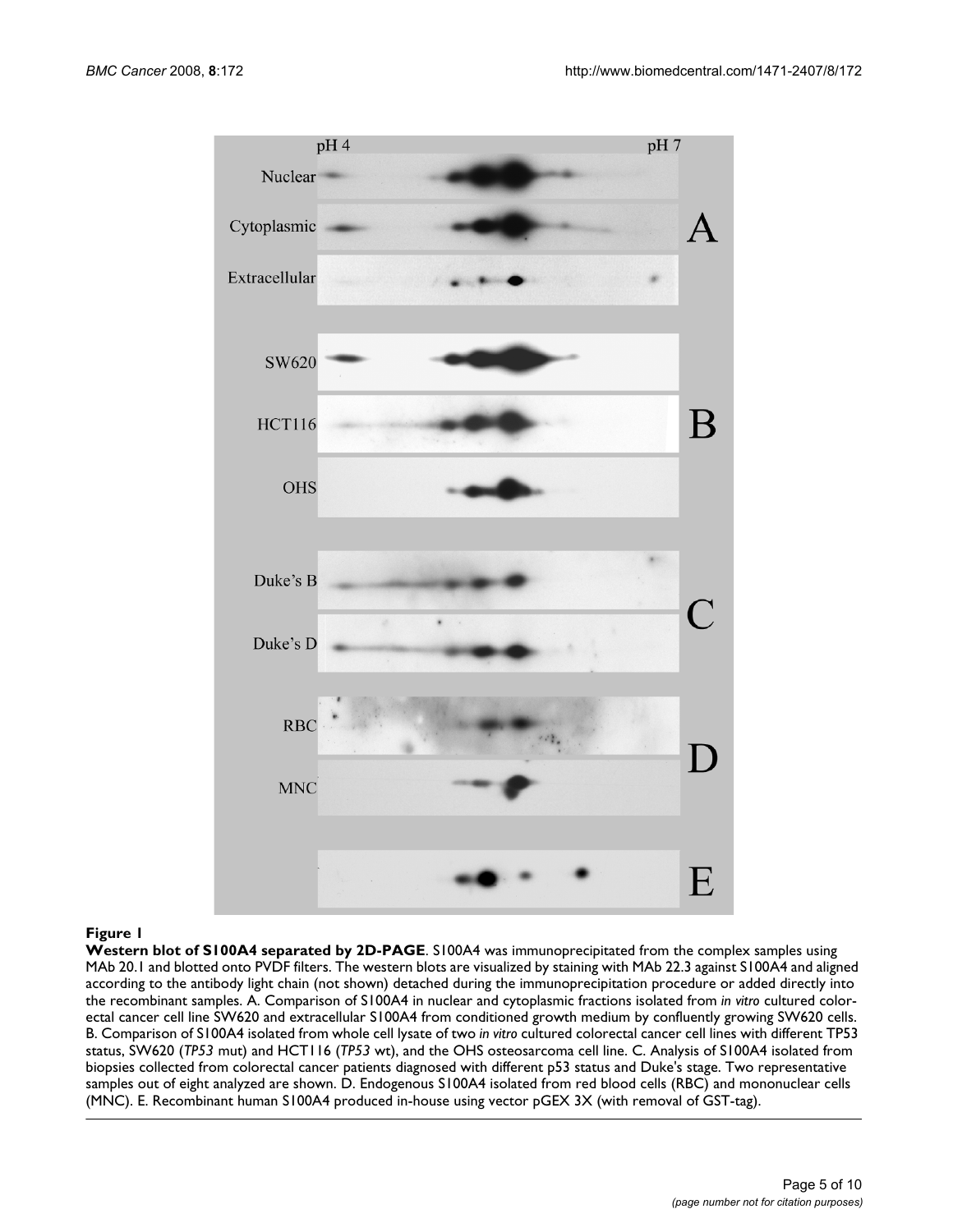

#### Figure 2

**2D-PAGE distribution pattern of a panel of recombinant (***E. coli***) S100A4 proteins**. One μg recombinant protein was separated by 2D-PAGE and visualized by western blots staining with a polyclonal antibody recognizing both mouse and human S100A4. A: Human S100A4 produced inhouse using vector pGEX 3X with removal of GST-tag (previously shown in fig. 1E). B: Human his-tagged S100A4 produced in the lab of Prof. E. Lukanidin (Danish Cancer Society). C: Human S100A4 produced by Jena Biosciences. D: Mouse his-tagged S100A4 produced in-house using vector pQE30.

#### *2D patterns of S100A4 from normal cells and recombinant sources*

Having observed several presumably modified forms of S100A4 in cancer cells it was of interest to examine whether this was the case also in normal human cells. In previous studies, RBC [27] and MNC [33,34] were found to have high expression of the protein. When S100A4 was immunoprecipitated from these normal cells and analyzed by 2D-PAGE the same distribution as described for S100A4 isolated from cancer cells was observed (Fig. 1D). In contrast, when recombinant human S100A4 produced in *E. coli* was separated by 2D-PAGE and visualized as before, a rather similar 2D pattern to the one previously observed for human endogenously expressed protein was obtained, but with considerable differences in the quantitative distribution between the spots (Fig. 1E). Separation into more than one spot was also observed for other recombinant S100A4, encoding either the human or mouse variant, but all produced in *E. coli* (Fig. 2).

To exclude the possibility that the observed pattern could have resulted from changes introduced during sample processing, two control experiments was performed. First, in-house produced human recombinant S100A4 was subjected to 2D-PAGE, extracted from one intense spot, rerun on 2D-PAGE and stained with MAb 22.3. The result of this visualization was a single spot located at the same MW and pI as the extracted spot (data not shown). Furthermore, carbamylation of proteins by isocyanic acid, a degradation product of urea, could also increase net negative charge and thus result in the observed pattern. However, running two samples of endogenous S100A4 in parallel, one where all degradation products of urea was cleared away by using mixed bed resin prior to mixing with S100A4, and one with no clearing, resulted in identical patterns. These two experiments indicated that our handling procedures did not induce modifications in the protein sequence that could cause the observed pattern on the 2D-PAGE.

#### *Verification of 2D spots as S100A4*

Although the antibodies against S100A4 used for immunoprecipitation and western blot analyses (MAb 20.1 and MAb 22.3) both have been proven to be highly specific, the risk of false positive results because of cross reactivity cannot be excluded. Thus, to further confirm the identity of the detected S100A4 variants, regions of interest were excised from gels and in-gel tryptic digestion performed, upon which peptides were extracted and run on MALDI-TOF. When necessary for identification, MALDI-TOF/TOF was run on a peptide, representing amino acids 8–18 of the 101 in total for S100A4. When analyzing the produced mass list through Mascot [35] using peptide mass fingerprinting (PMF) and MS/MS fragment ion series towards the SwissProt library, a score corresponding to p < 0.05 for match in the library (SwissProt entry P26447) was considered as a positive identification. Using this strategy, two excised spots from SW620 whole cell lysate, three from a primary colorectal carcinoma biopsy and two from inhouse produced recombinant S100A4 were confirmed to contain human S100A4. All these identified spots are indicated in a schematic presentation (Fig. 3A–C).

When pooling every detected tryptic peptides from all samples, these correspond to the entire list of theoretically predicted peptides of S100A4 in the range of 500–2000 Da (Fig. 3D). However the coverage of the S100A4 amino acid sequence was subject to variations in the range of 30– 50% in the different experiments and the measured m/z of some tryptic peptides could be attributed to more than one theoretically predicted peptide sequence within S100A4.

The S100A4 amino acid sequence was analyzed with respect to two possible modifications using web based PTM prediction algorithms. The analysis returned three Serine residues, S20, S60 and S64 with scores of 0.997, 0.846 and 0.996, respectively, suggesting that these residues have high probability of being phosphorylated. Furthermore, analysis of the solution structure of S100A4 revealed three potentially unstable Asparagine residues N65, N68 and N87 with CD values of 8.293, 21.696 and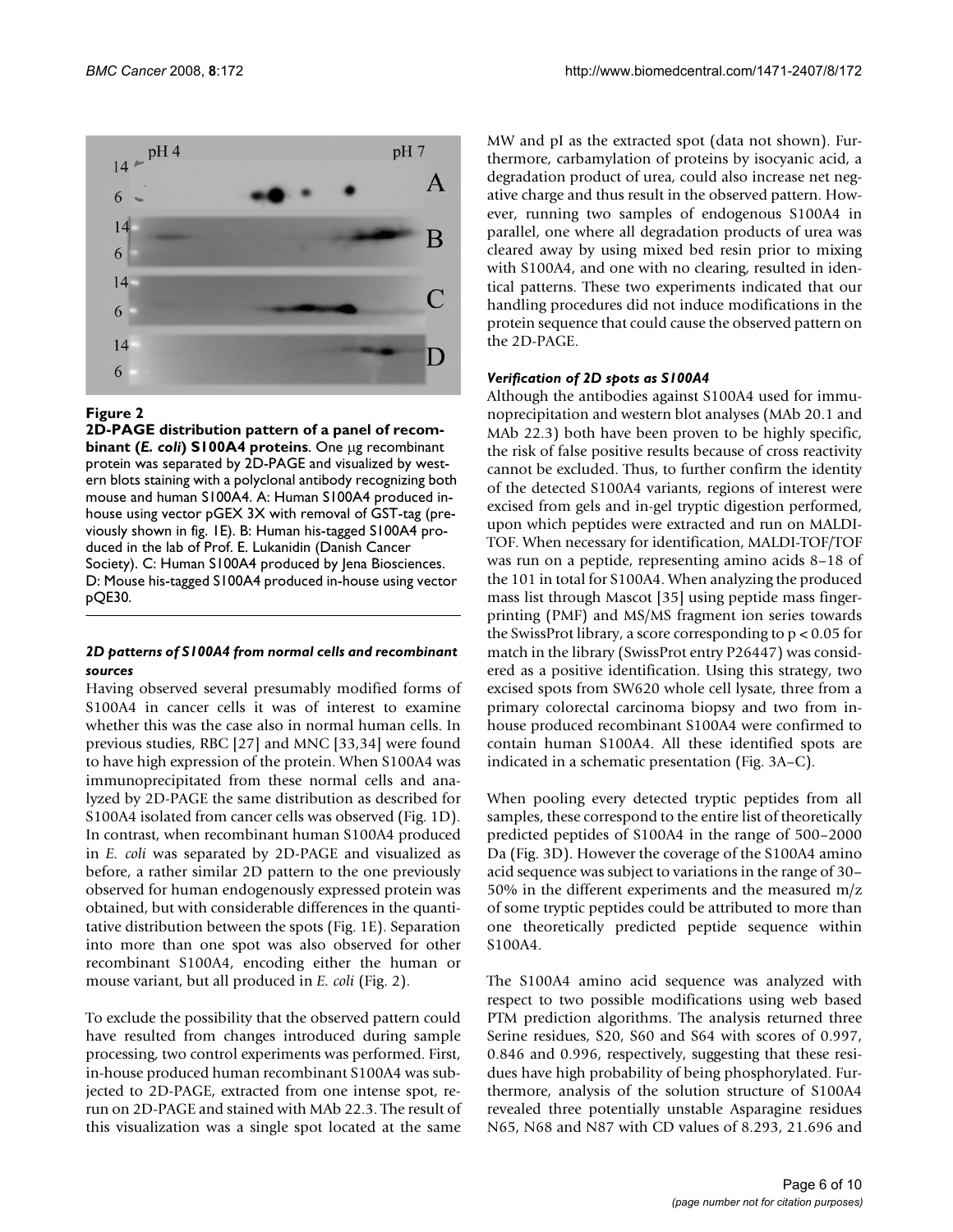

#### Figure 3

**Charge variants identified as S100A4 by MALDI-TOF, detected tryptic peptides, and location of predicted PTMs**. A-C: Schematic representation of the different spots obtained from various sources confirmed as S100A4 by MALDI-TOF and MALDI-TOF/TOF. All shown spots are identified in the SwissProt library as S100A4 with p < 0.05. A: *In vitro* cultured HCT116. B: Tumor biopsy from a colorectal cancer patient. C: Human recombinant S100A4 produced in-house. D: Representation of the S100A4 amino acid sequence with all tryptic peptides discovered on MALDI-TOF (boxes) and location of phosphorylations (P) and deamidations (D) predicted by computer algorithms.

13.500, respectively, which suggests that these residues could be subject to deamidation. The S100A4 amino acid chain and location of predicted modifications are schematically illustrated (Fig. 3D).

### **Discussion**

In the present work we have demonstrated that endogenous human S100A4 distributes in a characteristic pattern when separated by 2D-PAGE, and irrespective of source or subcellular compartment used for immunoisolation of the protein, the observed pattern was almost identical. Interestingly, a similar pattern, but with different quantitative distribution, was observed when analyzing different batches of recombinant S100A4. The identity of several examined spots was confirmed for the first time by mass spectrometric methods, verifying the existence of at least three charge variants of S100A4. The most likely interpretation of the presence of these different charge variants is that S100A4 is posttranslationally modified, since changes introduced during sample processing was largely excluded.

Immunoprecipitated human S100A4 was separated by 2D-PAGE in at least three (in some cases four) distinct spots of equivalent mass but with different charge. A comparable observation, although verified only by immunological methods, was made when S100A4 from tumor interstitial fluid from breast cancer patients was separated by 2D-PAGE [11]. Furthermore, in a recently published study on p53-related changes, two different PTMs of S100A4 were indicated by SELDI-TOF-MS [36]. These modifications, glutathionylation and cysteinylation, could theoretically have caused the distribution pattern observed in this study, however preliminary experiments indicate that this is not the case.

The finding that human S100A4 isolated from primary colorectal carcinomas, cell lines and normal cells resulted in similar patterns is remarkable and suggests that the observed 2D-PAGE distribution is a general phenomenon. This was also underscored by the identification of an almost identical pattern when the protein was isolated from nuclear, cytoplasmic and extracellular compartments. This is unanticipated since PTM often is transiently present and the occurrence is frequently time-, locationand site specific [37].

Surprisingly, all four recombinant S100A4 proteins exhibited more than one charge variant when separated by 2D-PAGE. Because of its relative ease in manipulation, *E. coli* has emerged as the most common hosts for heterologous protein production, however, one major disadvantage hamper its use; the inability to introduce important PTMs such as glycosylation, phosphorylation and acylation, which may be essential for biological activity [38]. In contrast to the pattern observed for endogenous S100A4, none of the recombinant proteins clearly displayed the characteristic picture of one main spot followed by gradually less intense spots, which would be expected for proteins altered by sequential PTMs. The choice of cloning strategy may result in the addition of extra amino acids and affinity tags on recombinant proteins that could influence 2D-PAGE migration patterns, potentially complicating the interpretation of such data; however, one might expect that the final protein distributed in one single spot. The observed variable distribution could possibly be linked to differences in biological effect when using different recombinant proteins. In theory, the observed distribution pattern of the recombinant variants could be caused by heterogeneous cleavage of the selection tags (GST/His) or by unspecific degradation, but examination of undigested samples by MALDI-MS did not support such an explanation (data not shown).

Since immunological methods depend on antibody specificity and the S100 protein family exhibits high sequence homology, the confirmation of the present results by non-immunological methods was warranted. Using MALDI-TOF mass spectrometry to analyze tryptic peptides from excised gel spots, the identity of several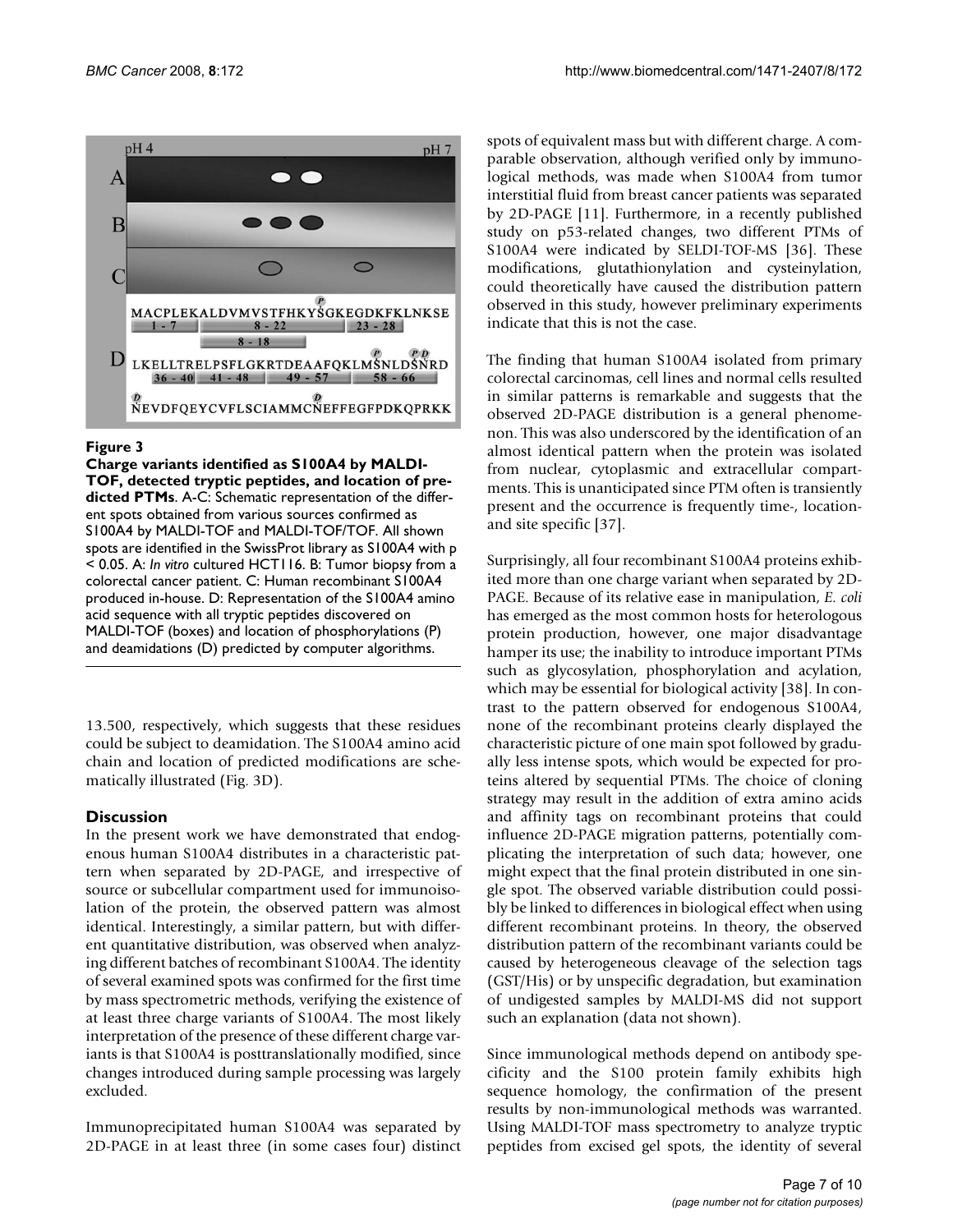spots reproducibly confirmed the results obtained by western blotting. Unfortunately, we have so far not been able to identify and further characterize the present PTMs. One possible explanation could be that the modified fragments were undetectable since the sequence coverage of this small protein was only between 30 and 50%. Also, trypsin digestion might cleave potentially interesting parts of the molecule into fragments that are too small for further analysis. We are in the process of establishing protocols using other digestive enzymes and MALDI-matrixes ensuring better coverage of the protein sequence.

Although the actual PTMs have not been identified, the observed 2D pattern gives several indications with respect to the type of the putative modifications. Since the apparent mass did not change significantly between the spots, all PTMs introducing heavy residues or major deletions in the amino acid sequence can be excluded. Furthermore, the visual impression of the 2D pattern suggests the presence of one quantitatively dominating variant, with less abundant variants distributing towards lower pH, which could indicate either successive loss of positive charges or gain of negative charges, resulting in gradually more acidic forms of the protein. Even with these limitations a large number of PTMs are possible from a physicochemical point of view, and although a comprehensive analysis cannot be made, it is tempting to speculate on a few of the more likely alternatives. Phosphorylation introduces a negative charge on Serine, Threonine or Tyrosine residues while only changing the mass by 80 Da. Analyzing the S100A4 amino acid sequence in NetPhos revealed three Serine residues as likely phosphorylation sites, and the observed 2D pattern match well with the predicted pattern if such modifications were present. Another possible modification that would introduce a negative charge with minimal mass change is deamidation, in which Asparagine or Glutamine is converted to Aspartic or Glutamic acid. A prediction algorithm for deamidation of S100A4 suggested the presence of three labile Asparagines which, if sequentially deamidated, theoretically would produce a 2D pattern similar to the one observed in our experiments. Another frequently occurring PTM involves cleavage of peptide residues resulting in loss of amino acids either from the N- or C-terminal end. Such loss of the three most C-terminal amino acids in S100A4 might also explain the observed pattern. All three PTMs suggested above could potentially have an impact on biological function, subcellular targeting or protein interaction of S100A4.

It is becoming increasingly evident that PTMs may be involved in the modulation of protein synthesis, degradation, activity, and molecular interactions, of which all may have implications for multiple cellular events [39,40]. S100A4 has been associated with many biological functions, some of which are probably related to localization in specific tissues and cellular compartments, and it may be possible that PTMs could be a permissive requirement for the exertion of some of the functions attributed to this protein.

Given the high sequence homology within the S100 family, modifications observed in other S100-proteins might also be relevant for S100A4, even if individual family members have discrete functions and tissue distribution. The S100A11 protein has been found translocated to the nucleus upon phosphorylation [41], and we therefore hypothesized that phosphorylation could also be involved in translocating S100A4 to the nucleus. The observed comparable distribution pattern of S100A4 from different compartments would in principle argue against such hypothesis. However, even with apparent qualitative similarity in observed 2D patterns subtle quantitative differences, not apparent by western blot or silver staining analysis, might exist between corresponding spots from different sources, reflecting stochiometric variation of unmodified and modified S100A4. Recently, the modification of S100A8 and S100A9 by introduction of *N*ε-carboxymethyllysine was demonstrated to be associated with sustained intestinal inflammation through NFκB activation [42]. The addition of extracellular S100A4 has been shown to induce NFκB activity in a low S100A4 expressing osteosarcoma cell line [19], but the possibility of a PTM being involved in such activation has yet to be explored.

At present we do not know which PTMs are present in S100A4 or the location in the amino acid sequence, but speculations regarding the purpose of possible PTMs can be made. PTMs in the hinge region could affect steric properties, while changes to the C-terminal end, which is exposed upon calcium binding, could directly affect the proteins interacting capabilities. Both hinge and C-terminal regions have, based on their heterogeneity in the S100-family [8], been proposed to be important for the biological activity of each S100-protein [43], which further suggests that PTMs in these regions might also be specific to each S100-protein. One of the main features of the S100-proteins is their calcium binding motifs, the EFhands, and which have also been shown to be important for dimerization and biological functions [6], is also the most conserved region among the S100 family members. PTMs introducing a negative charge or neutralizing an initially positive charge could potentially increase the calcium binding affinity [8], and the 2D pattern observed for S100A4 with gradually more acidic variants could thus suggest increased calcium binding capacity. For S100A9 and S100A12, phosphorylation of at least two different amino acids was shown to induce augmented calcium binding, which subsequently led to plasma membrane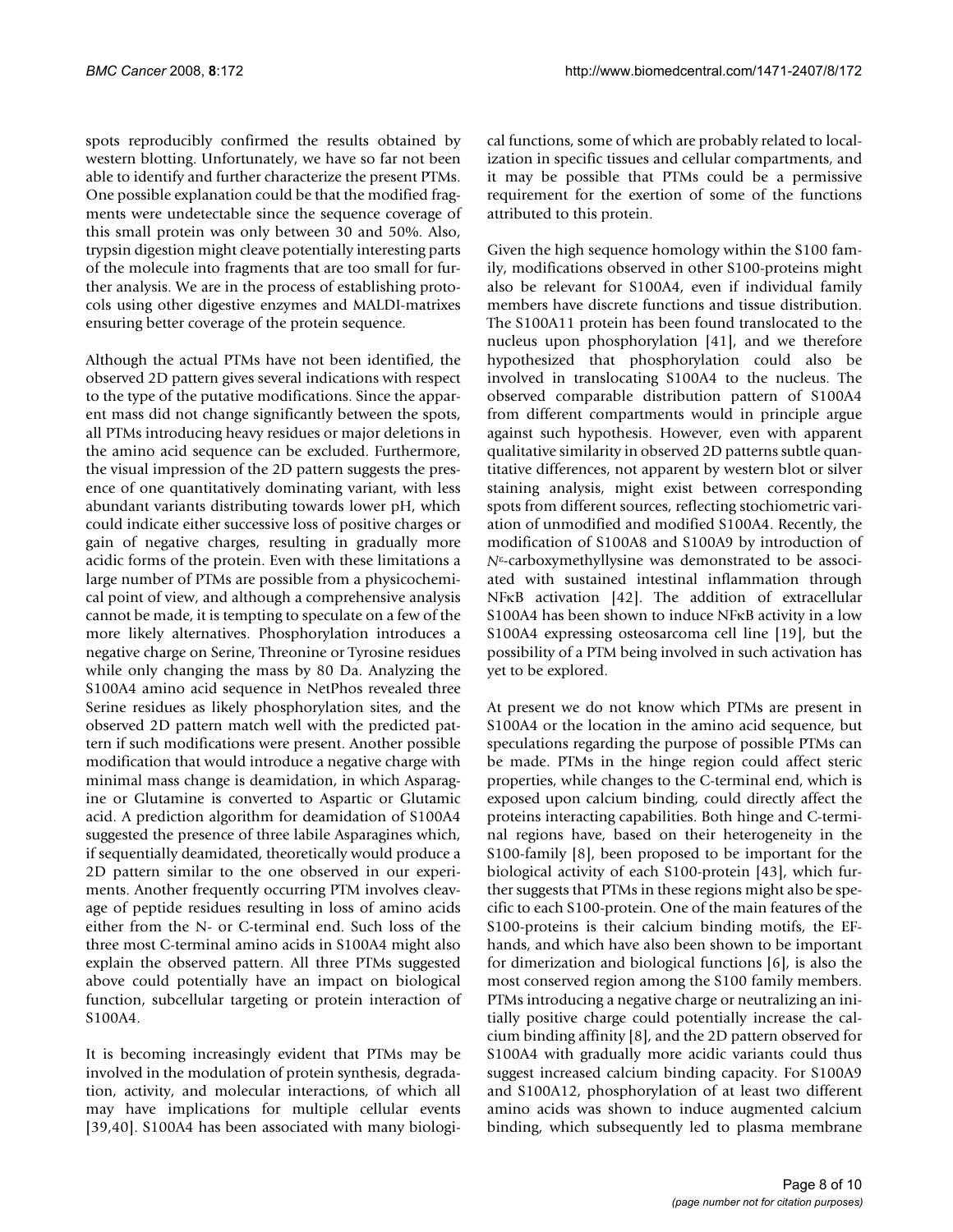translocation of the proteins [44]. Since the calcium-binding domains are highly conserved, a general PTM that affects several of the S100-members could be possible. However, posttranslational modifications made directly to the EF-hands in the family of EF-hand proteins have to our knowledge not yet been described, and would therefore be of great interest in an even broader perspective.

#### **Conclusion**

Endogenously expressed S100A4 was demonstrated to exist in several charge variants, indicating the presence of posttranslationally modified forms of the protein. These charge variants appeared to be universially present in S100A4 isolated from different subcellular compartments and tissues. As part of the emerging field of oncoproteomics, PTMs are proving to be increasingly relevant for the understanding of cancer biology and as potential drugable targets [45,46]. S100A4 has in numerous studies already been established as an important determinant of cancer metastasis, and potential PTMs may be of relevance for determining the biological processes resulting in increased metastatic capacity. Further efforts will be made to discover the nature of the PTMs present in S100A4 by optimizing mass spectrometry strategies and to further screen for eventual differential presence of the PTM using 2-D Fluorescence Difference Gel Electrophoresis (DIGE).

#### **Authors' contributions**

MHH carried out the molecular work, mass spectrometric study and drafted the manuscript. KF conceived the study, participated in its design and coordination, and helped to draft the manuscript. S–OM participated in the design of the study and training MHH in mass spectrometry techniques. GMM conceived the study, participated in its design and coordination, and helped to draft the manuscript. All authors read and approved the final manuscript.

#### **Acknowledgements**

We appreciate the skilled technical assistance from Heidi Rasmussen. We are also very grateful for the mass spectrometry service offered at the Proteomic Unit, University of Bergen (PROBE), especially the assistance of Olav Mjaavatten, and the Core Facility for Proteomics/Mass Spectrometry at Rikshospitalet University Hospital. Finally we thank Prof. Eugene Lukanidin at the Danish Cancer society for sharing his recombinant human S100A4.

This project was supported by the Program for Functional Genomics in the Norwegian Research Council (grant number 152004/S10) and the Norwegian Cancer Society (grant number C99026).

#### **References**

1. Ebralidze A, Tulchinsky E, Grigorian M, Afanasyeva A, Senin V, Revazova E, Lukanidin E: **[Isolation and characterization of a gene](http://www.ncbi.nlm.nih.gov/entrez/query.fcgi?cmd=Retrieve&db=PubMed&dopt=Abstract&list_uids=2550322) [specifically expressed in different metastatic cells and whose](http://www.ncbi.nlm.nih.gov/entrez/query.fcgi?cmd=Retrieve&db=PubMed&dopt=Abstract&list_uids=2550322) deduced gene product has a high degree of homology to a [Ca2+-binding protein family.](http://www.ncbi.nlm.nih.gov/entrez/query.fcgi?cmd=Retrieve&db=PubMed&dopt=Abstract&list_uids=2550322)** *Genes Dev* 1989, **3:**1086-1093.

- 2. Davies BR, Davies MP, Gibbs FE, Barraclough R, Rudland PS: **[Induc](http://www.ncbi.nlm.nih.gov/entrez/query.fcgi?cmd=Retrieve&db=PubMed&dopt=Abstract&list_uids=8455951)[tion of the metastatic phenotype by transfection of a benign](http://www.ncbi.nlm.nih.gov/entrez/query.fcgi?cmd=Retrieve&db=PubMed&dopt=Abstract&list_uids=8455951) rat mammary epithelial cell line with the gene for p9Ka, a rat calcium-binding protein, but not with the oncogene EJ-ras-1.** *Oncogene* 1993, **8:**999-1008.
- 3. Grigorian MS, Tulchinsky EM, Zain S, Ebralidze AK, Kramerov DA, Kriajevska MV, Georgiev GP, Lukanidin EM: **[The mts1 gene and](http://www.ncbi.nlm.nih.gov/entrez/query.fcgi?cmd=Retrieve&db=PubMed&dopt=Abstract&list_uids=8276262) [control of tumor metastasis.](http://www.ncbi.nlm.nih.gov/entrez/query.fcgi?cmd=Retrieve&db=PubMed&dopt=Abstract&list_uids=8276262)** *Gene* 1993, **135:**229-238.
- <span id="page-8-0"></span>4. Maelandsmo GM, Hovig E, Skrede M, Engebraaten O, Florenes VA, Myklebost O, Grigorian M, Lukanidin E, Scanlon KJ, Fodstad O: **Reversal of the** *in vivo* **[metastatic phenotype of human](http://www.ncbi.nlm.nih.gov/entrez/query.fcgi?cmd=Retrieve&db=PubMed&dopt=Abstract&list_uids=8968106) [tumor cells by an anti-CAPL \(mts1\) ribozyme.](http://www.ncbi.nlm.nih.gov/entrez/query.fcgi?cmd=Retrieve&db=PubMed&dopt=Abstract&list_uids=8968106)** *Cancer Res* 1996, **56:**5490-5498.
- 5. Helfman DM, Kim EJ, Lukanidin E, Grigorian M: **[The metastasis](http://www.ncbi.nlm.nih.gov/entrez/query.fcgi?cmd=Retrieve&db=PubMed&dopt=Abstract&list_uids=15900299) [associated protein S100A4: role in tumour progression and](http://www.ncbi.nlm.nih.gov/entrez/query.fcgi?cmd=Retrieve&db=PubMed&dopt=Abstract&list_uids=15900299) [metastasis.](http://www.ncbi.nlm.nih.gov/entrez/query.fcgi?cmd=Retrieve&db=PubMed&dopt=Abstract&list_uids=15900299)** *Br J Cancer* 2005, **92:**1955-1958.
- 6. Donato R: **Intracellular and extracellular roles of S100 proteins.** *Microsc Res Techniq* 2003, **60:**540-551.
- 7. Marenholz I, Heizmann CW, Fritz G: **S100 proteins in mouse and man: from evolution to function and pathology (including an update of the nomenclature).** *Biochem Bioph Res Co* 2004, **322:**1111-1122.
- 8. Donato R: **[S100: a multigenic family of calcium-modulated](http://www.ncbi.nlm.nih.gov/entrez/query.fcgi?cmd=Retrieve&db=PubMed&dopt=Abstract&list_uids=11390274) [proteins of the EF-hand type with intracellular and extracel](http://www.ncbi.nlm.nih.gov/entrez/query.fcgi?cmd=Retrieve&db=PubMed&dopt=Abstract&list_uids=11390274)[lular functional roles.](http://www.ncbi.nlm.nih.gov/entrez/query.fcgi?cmd=Retrieve&db=PubMed&dopt=Abstract&list_uids=11390274)** *Int J Biochem Cell Biol* 2001, **33:**637-668.
- 9. Garrett SC, Varney KM, Weber DJ, Bresnick AR: **[S100A4, a Medi](http://www.ncbi.nlm.nih.gov/entrez/query.fcgi?cmd=Retrieve&db=PubMed&dopt=Abstract&list_uids=16243835)[ator of Metastasis.](http://www.ncbi.nlm.nih.gov/entrez/query.fcgi?cmd=Retrieve&db=PubMed&dopt=Abstract&list_uids=16243835)** *J Biol Chem* 2006, **281:**677-680.
- 10. Flatmark K, Pedersen KB, Nesland JM, Rasmussen H, Aamodt G, Mikalsen SO, Bjornland K, Fodstad O, Maelandsmo GM: **[Nuclear](http://www.ncbi.nlm.nih.gov/entrez/query.fcgi?cmd=Retrieve&db=PubMed&dopt=Abstract&list_uids=12898594) [localization of the metastasis-related protein S100A4 corre](http://www.ncbi.nlm.nih.gov/entrez/query.fcgi?cmd=Retrieve&db=PubMed&dopt=Abstract&list_uids=12898594)[lates with tumour stage in colorectal cancer.](http://www.ncbi.nlm.nih.gov/entrez/query.fcgi?cmd=Retrieve&db=PubMed&dopt=Abstract&list_uids=12898594)** *J Pathol* 2003, **200:**589-595.
- 11. Cabezon T, Celis JE, Skibshoj I, Klingelhofer J, Grigorian M, Gromov P, Rank F, Myklebust JH, Maelandsmo GM, Lukanidin E, Ambartsumian N: **[Expression of S100A4 by a variety of cell types present in](http://www.ncbi.nlm.nih.gov/entrez/query.fcgi?cmd=Retrieve&db=PubMed&dopt=Abstract&list_uids=17565747) [the tumor microenvironment of human breast cancer.](http://www.ncbi.nlm.nih.gov/entrez/query.fcgi?cmd=Retrieve&db=PubMed&dopt=Abstract&list_uids=17565747)** *Int J Cancer* 2007, **121:**1433-1444.
- 12. Grum-Schwensen B, Klingelhofer J, Berg CH, El-Naaman C, Grigorian M, Lukanidin E, Ambartsumian N: **[Suppression of tumor develop](http://www.ncbi.nlm.nih.gov/entrez/query.fcgi?cmd=Retrieve&db=PubMed&dopt=Abstract&list_uids=15867373)[ment and metastasis formation in mice lacking the](http://www.ncbi.nlm.nih.gov/entrez/query.fcgi?cmd=Retrieve&db=PubMed&dopt=Abstract&list_uids=15867373) [S100A4\(mts1\) gene.](http://www.ncbi.nlm.nih.gov/entrez/query.fcgi?cmd=Retrieve&db=PubMed&dopt=Abstract&list_uids=15867373)** *Cancer Res* 2005, **65:**3772-3780.
- 13. Kriajevska MV, Cardenas MN, Grigorian MS, Ambartsumian NS, Georgiev GP, Lukanidin EM: **[Non-muscle myosin heavy chain as](http://www.ncbi.nlm.nih.gov/entrez/query.fcgi?cmd=Retrieve&db=PubMed&dopt=Abstract&list_uids=8051043) [a possible target for protein encoded by metastasis-related](http://www.ncbi.nlm.nih.gov/entrez/query.fcgi?cmd=Retrieve&db=PubMed&dopt=Abstract&list_uids=8051043) [mts-1 gene.](http://www.ncbi.nlm.nih.gov/entrez/query.fcgi?cmd=Retrieve&db=PubMed&dopt=Abstract&list_uids=8051043)** *J Biol Chem* 1994, **269:**19679-19682.
- 14. Kim EJ, Helfman DM: **[Characterization of the Metastasis-asso](http://www.ncbi.nlm.nih.gov/entrez/query.fcgi?cmd=Retrieve&db=PubMed&dopt=Abstract&list_uids=12756252)[ciated Protein, S100A4: Roles of calcium binding and dimer](http://www.ncbi.nlm.nih.gov/entrez/query.fcgi?cmd=Retrieve&db=PubMed&dopt=Abstract&list_uids=12756252)[ization in cellular localization and interaction with myosin.](http://www.ncbi.nlm.nih.gov/entrez/query.fcgi?cmd=Retrieve&db=PubMed&dopt=Abstract&list_uids=12756252)** *J Biol Chem* 2003, **278:**30063-30073.
- 15. Watanabe Y, Usada N, Minami H, Morita T, Tsugane S, Ishikawa R, Kohama K, Tomida Y, Hidaka H: **[Calvasculin, as a factor affecting](http://www.ncbi.nlm.nih.gov/entrez/query.fcgi?cmd=Retrieve&db=PubMed&dopt=Abstract&list_uids=8504859) [the microfilament assemblies in rat fibroblasts transfected](http://www.ncbi.nlm.nih.gov/entrez/query.fcgi?cmd=Retrieve&db=PubMed&dopt=Abstract&list_uids=8504859) [by src gene.](http://www.ncbi.nlm.nih.gov/entrez/query.fcgi?cmd=Retrieve&db=PubMed&dopt=Abstract&list_uids=8504859)** *FEBS Lett* 1993, **324:**51-55.
- 16. Takenaga K, Nakamura Y, Endo H, Sakiyama S: **[Involvement of](http://www.ncbi.nlm.nih.gov/entrez/query.fcgi?cmd=Retrieve&db=PubMed&dopt=Abstract&list_uids=7928629) [S100-related calcium-binding protein pEL98 \(or mts1\) in cell](http://www.ncbi.nlm.nih.gov/entrez/query.fcgi?cmd=Retrieve&db=PubMed&dopt=Abstract&list_uids=7928629) [motility and tumor cell invasion.](http://www.ncbi.nlm.nih.gov/entrez/query.fcgi?cmd=Retrieve&db=PubMed&dopt=Abstract&list_uids=7928629)** *Jpn J Cancer Res* 1994, **85:**831-839.
- 17. Lakshmi MS, Parker C, Sherbet GV: **[Metastasis associated MTS1](http://www.ncbi.nlm.nih.gov/entrez/query.fcgi?cmd=Retrieve&db=PubMed&dopt=Abstract&list_uids=8390799) [and NM23 genes affect tubulin polymerisation in B16](http://www.ncbi.nlm.nih.gov/entrez/query.fcgi?cmd=Retrieve&db=PubMed&dopt=Abstract&list_uids=8390799) melanomas: a possible mechanism of their regulation of** [metastatic behaviour of tumours.](http://www.ncbi.nlm.nih.gov/entrez/query.fcgi?cmd=Retrieve&db=PubMed&dopt=Abstract&list_uids=8390799) **13:**299-303.
- 18. Belot N, Pochet R, Heizmann CW, Kiss R, Decaestecker C: **[Extra](http://www.ncbi.nlm.nih.gov/entrez/query.fcgi?cmd=Retrieve&db=PubMed&dopt=Abstract&list_uids=12445462)[cellular S100A4 stimulates the migration rate of astrocytic](http://www.ncbi.nlm.nih.gov/entrez/query.fcgi?cmd=Retrieve&db=PubMed&dopt=Abstract&list_uids=12445462) tumor cells by modifying the organization of their actin [cytoskeleton.](http://www.ncbi.nlm.nih.gov/entrez/query.fcgi?cmd=Retrieve&db=PubMed&dopt=Abstract&list_uids=12445462)** *Biochim Biophys Acta* 2002, **1600:**74-83.
- 19. Pedersen KB, Andersen K, Fodstad O, Maelandsmo GM: **[Sensitiza](http://www.ncbi.nlm.nih.gov/entrez/query.fcgi?cmd=Retrieve&db=PubMed&dopt=Abstract&list_uids=15318945)[tion of interferon-gamma induced apoptosis in human oste](http://www.ncbi.nlm.nih.gov/entrez/query.fcgi?cmd=Retrieve&db=PubMed&dopt=Abstract&list_uids=15318945)[osarcoma cells by extracellular S100A4.](http://www.ncbi.nlm.nih.gov/entrez/query.fcgi?cmd=Retrieve&db=PubMed&dopt=Abstract&list_uids=15318945)** *BMC Cancer* 2004, **4:**52.
- 20. Schmidt-Hansen B, Ornas D, Grigorian M, Klingelhofer J, Tulchinsky E, Lukanidin E, Ambartsumian N: **[Extracellular S100A4\(mts1\)](http://www.ncbi.nlm.nih.gov/entrez/query.fcgi?cmd=Retrieve&db=PubMed&dopt=Abstract&list_uids=15122322) [stimulates invasive growth of mouse endothelial cells and](http://www.ncbi.nlm.nih.gov/entrez/query.fcgi?cmd=Retrieve&db=PubMed&dopt=Abstract&list_uids=15122322) [modulates MMP-13 matrix metalloproteinase activity.](http://www.ncbi.nlm.nih.gov/entrez/query.fcgi?cmd=Retrieve&db=PubMed&dopt=Abstract&list_uids=15122322)** *Oncogene* 2004, **23:**5487-5495.